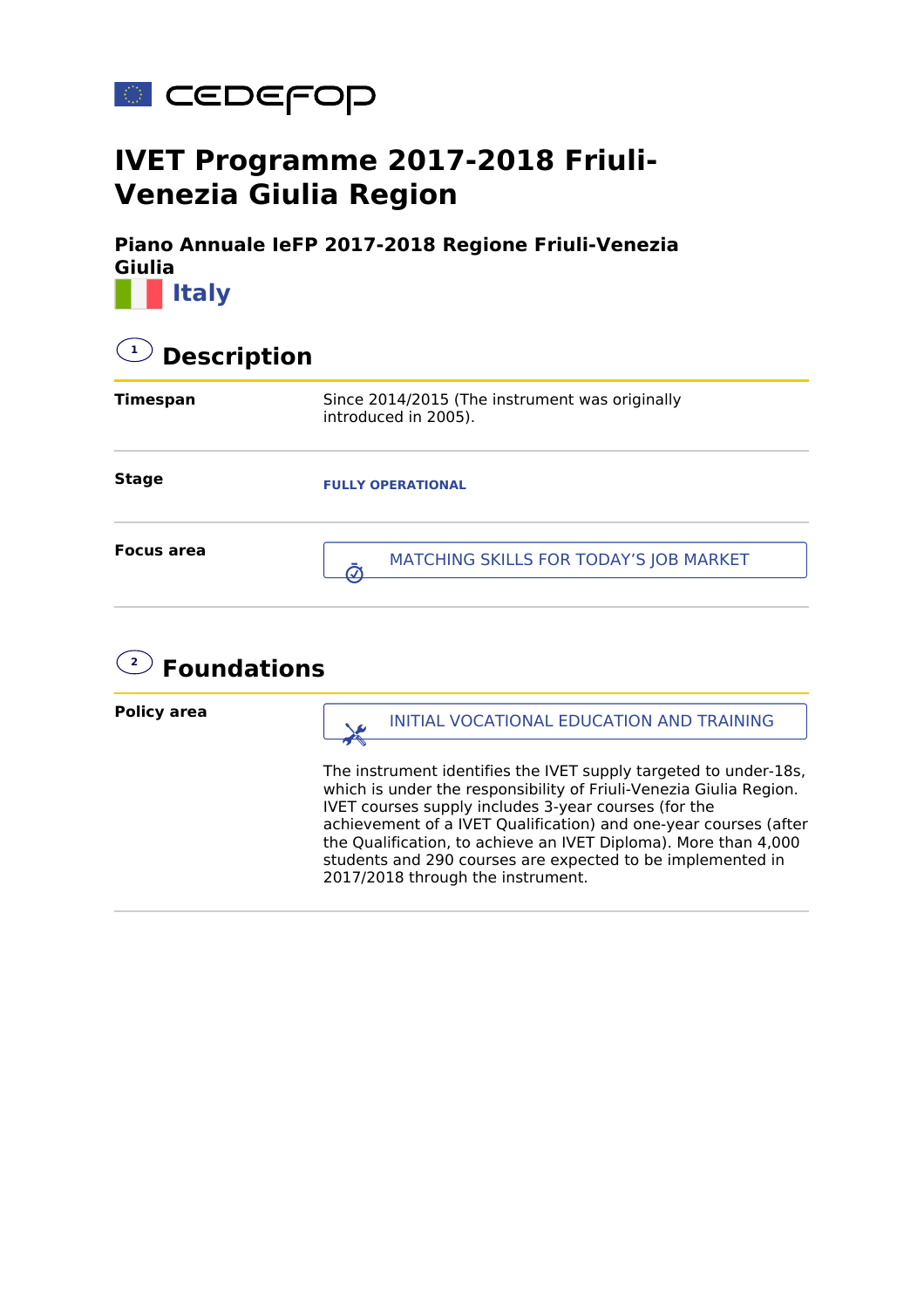| <b>Policy goal</b>              | The main policy goal is to offer under 18s the<br>possibility to achieve a formal IVET qualification within<br>the regional IVET system through pathways which are:<br>a) shorter than those delivered in State education<br>vocational and technical programmes (5 years long);<br>b) explicitly and tightly linked to the local labour<br>markets needs and structures; c) recognized, in their<br>final qualifications at national level. The main problem<br>the policy instrument addresses is to raise the initial<br>level of knowledge and skills of under 18s who do not<br>chose to enter a 5 years education programme,<br>enabling them to find employment with a qualification<br>or to continue in the upper secondary and/or tertiary<br>education or training system. The instrument<br>contributes to achieving the policy goal through the<br>identification and provision of IVET courses to be<br>offered and delivered throughout the regional territory<br>by accredited training providers and a certain number<br>of upper secondary schools. IVET courses supply is<br>supported, within the programme, by other<br>complementary activities like the development of<br>courses prototypes, the delivery of IVET leaving<br>prevention measures, training for trainers, innovative<br>pilot-projects, training standards' updating. |
|---------------------------------|--------------------------------------------------------------------------------------------------------------------------------------------------------------------------------------------------------------------------------------------------------------------------------------------------------------------------------------------------------------------------------------------------------------------------------------------------------------------------------------------------------------------------------------------------------------------------------------------------------------------------------------------------------------------------------------------------------------------------------------------------------------------------------------------------------------------------------------------------------------------------------------------------------------------------------------------------------------------------------------------------------------------------------------------------------------------------------------------------------------------------------------------------------------------------------------------------------------------------------------------------------------------------------------------------------------------------------------------------------------|
| <b>Mismatch</b>                 | <b>EXPLICITLY DESIGNED TO ADDRESS SKILL MISMATCH</b><br>The instrument explicitly assumes, as one of the inputs for the<br>definition of the courses, to deliver the training needs the<br>Region indicates every year (in a specific report) for the<br>professional profiles that the IVET final Qualifications refer to.                                                                                                                                                                                                                                                                                                                                                                                                                                                                                                                                                                                                                                                                                                                                                                                                                                                                                                                                                                                                                                  |
| Aim of policy<br>instrument     | <b>MATCH SKILLS OF YOUNG GRADUATES</b><br><b>OTHER</b><br>To support the under-18 transition from training to employment.                                                                                                                                                                                                                                                                                                                                                                                                                                                                                                                                                                                                                                                                                                                                                                                                                                                                                                                                                                                                                                                                                                                                                                                                                                    |
| <b>Legal basis</b>              | <b>LAW</b>                                                                                                                                                                                                                                                                                                                                                                                                                                                                                                                                                                                                                                                                                                                                                                                                                                                                                                                                                                                                                                                                                                                                                                                                                                                                                                                                                   |
| <b>Administrative level</b>     | <b>REGIONAL</b>                                                                                                                                                                                                                                                                                                                                                                                                                                                                                                                                                                                                                                                                                                                                                                                                                                                                                                                                                                                                                                                                                                                                                                                                                                                                                                                                              |
| <b>Main responsible</b><br>body | Regione Friuli-Venezia Giulia as institution; EFFEPI as<br>implementation agency.                                                                                                                                                                                                                                                                                                                                                                                                                                                                                                                                                                                                                                                                                                                                                                                                                                                                                                                                                                                                                                                                                                                                                                                                                                                                            |
| <b>Stakeholders</b>             | <b>TRAINING PROVIDERS (PUBLIC/PRIVATE)</b>                                                                                                                                                                                                                                                                                                                                                                                                                                                                                                                                                                                                                                                                                                                                                                                                                                                                                                                                                                                                                                                                                                                                                                                                                                                                                                                   |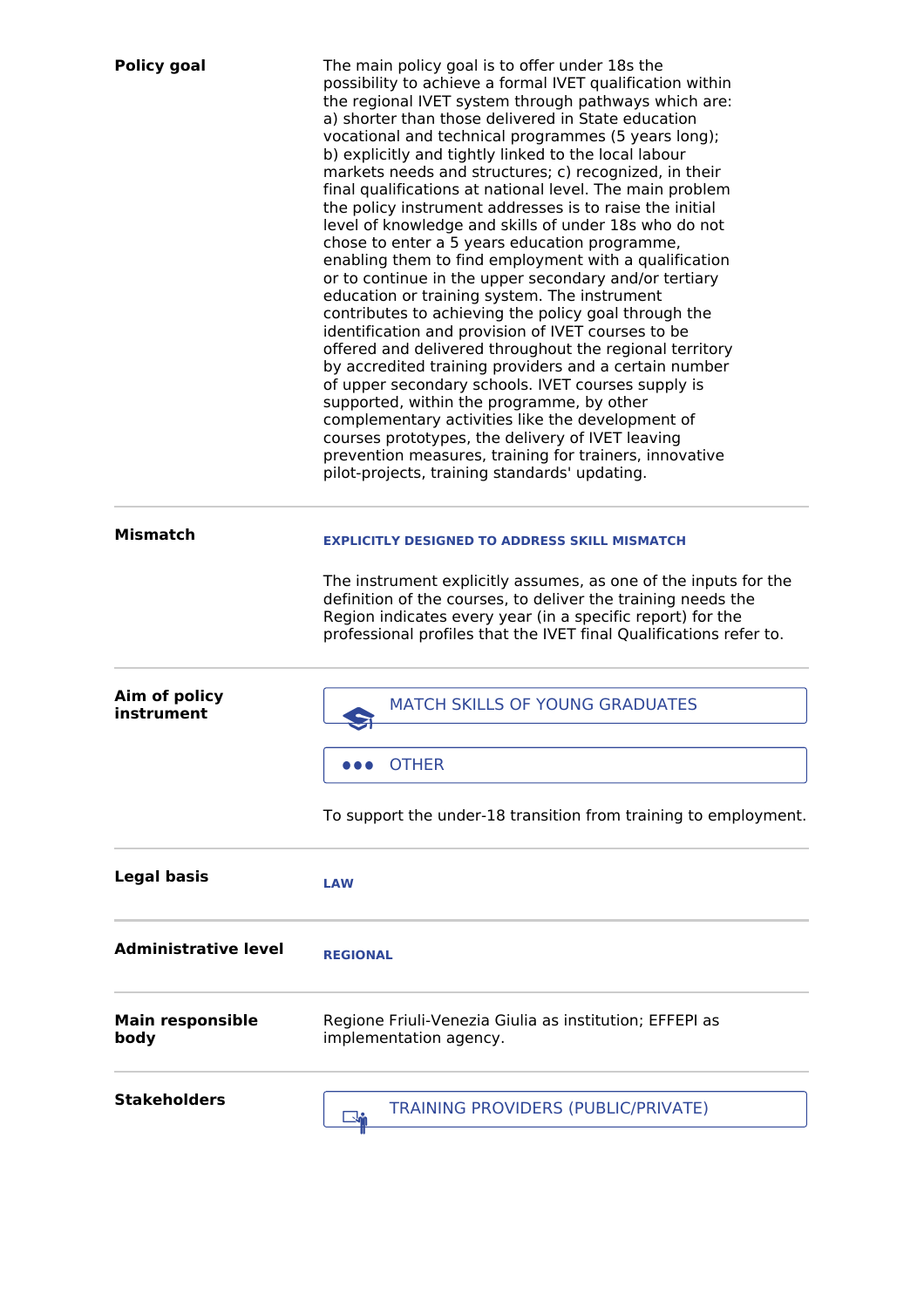|                                  | <b>GUIDANCE COUNSELLORS</b><br>篇                                                                                                                                                                                                                                                                                                                                                                                                                                                                                                                                                                                                  |
|----------------------------------|-----------------------------------------------------------------------------------------------------------------------------------------------------------------------------------------------------------------------------------------------------------------------------------------------------------------------------------------------------------------------------------------------------------------------------------------------------------------------------------------------------------------------------------------------------------------------------------------------------------------------------------|
|                                  | <b>OTHER</b>                                                                                                                                                                                                                                                                                                                                                                                                                                                                                                                                                                                                                      |
|                                  | Accredited private training agencies and upper secondary<br>schools are involved in the delivery of the IVET courses defined<br>in the programme. Employers are involved in hosting students<br>for their curricular internships during each year of IVET course.<br>Guidance counsellors are involved in the counselling activities<br>offered to students as a part of the IVET supply included in the<br>programme.                                                                                                                                                                                                            |
| <b>Funding</b>                   | The funding committed to the instrument for<br>2017/2018 is approximately €26-30m. The source is<br>mainly the regional balance with the addition of<br>European Social Fund (for the more innovative<br>activities) and funds from the Ministry of Labour (for<br>the apprenticeship and dual-scheme courses).                                                                                                                                                                                                                                                                                                                   |
| <b>Intended</b><br>beneficiaries | The intended beneficiaries are young people aged<br>under 18, enrolled in regional IVET Qualification and<br>Diploma courses. They are expected to benefit from<br>the instrument, because attending the IVET courses<br>and developing the related knowledge, skills and<br>competences they may obtain a formal<br>Qualification/Diploma (nationally valid and giving them<br>the possibility to continue in the regional or national<br>education/training system) and, thanks to the<br>curricular periods spent in working contexts, increase<br>their chances to be offered an employment at the end<br>of the IVET course. |



**Use of labour market intelligence**

**ENDERGALA INFORM DECISIONS ON COURSE** 

**INFORM CAREER-MAKING DECISIONS OF STUDENTS** 

The annual training needs report produced by the Region, and specifically oriented to the IVET courses supply definition, was used to identify the courses to include in the programme. The report considers two sources (the last one was released in January 2017 and refers to 2016 data): the 2011-2016 employment trends in the region (Ergonet database); the last 6 years Excelsior System employment forecasts, at regional level as well. The report was used, together with other inputs (the employment rate of the students who achieved a Qualification/Diploma two years before, and the implementation data of the programme of the previous year), for identifying the list of the courses to offer and their structure (ordinary or dual).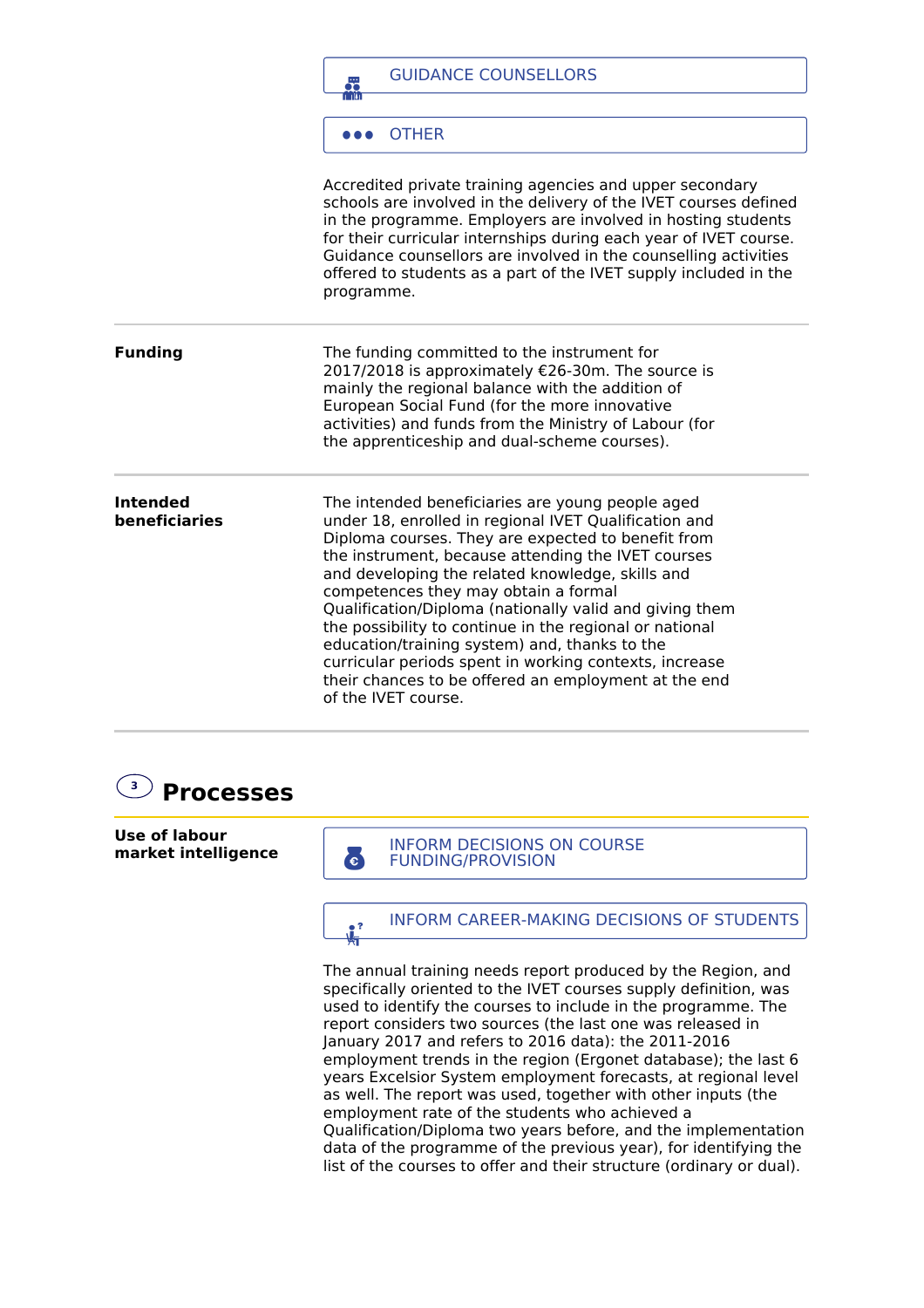| <b>Financial schemes</b>       | Training providers and schools are paid through the<br>programme on the basis of hour/professional<br>resources' standard costs (hour/student), formally<br>defined by the Region and depending on the amount<br>and type of activity carried out (e.g. coordination,<br>direct training, counselling, training for trainers,<br>support to programme implementation, etc).                                                                                                                                                                                                                                                                                                                                                                                                                                                                                                     |
|--------------------------------|---------------------------------------------------------------------------------------------------------------------------------------------------------------------------------------------------------------------------------------------------------------------------------------------------------------------------------------------------------------------------------------------------------------------------------------------------------------------------------------------------------------------------------------------------------------------------------------------------------------------------------------------------------------------------------------------------------------------------------------------------------------------------------------------------------------------------------------------------------------------------------|
| <b>Frequency of</b><br>updates | The Excelsior system is updated every year (for the<br>definition of the 2017/2018 IVET supply the last<br>available update was 2016), while Ergonet (the<br>regional data-base of employment hiring and<br>termination communications deriving from the Public<br>Employment Services) is updated regularly and<br>continuous, as they are administrative data.                                                                                                                                                                                                                                                                                                                                                                                                                                                                                                                |
| <b>Development</b>             | The approach is used since the 2014/2015 edition of<br>the instrument and its general structure (that is the<br>integrated use, every year, of the regional report on<br>training needs, the regional report on IVET students'<br>employment, the monitoring report on programme's<br>implementation) has not been adjusted throughout<br>these years. In the past years, the national report on<br>regional IVET published by Isfol (now INAPP) was used<br>as another source for the definition of the programme<br>contents (but the report was not available for the<br>2017-2018 programme).                                                                                                                                                                                                                                                                               |
| <b>Barriers</b>                | No relevant barriers to implementation emerged<br>throughout the years. The inputs coming from both<br>the training needs reports and the individual training<br>demand generally allowed for the definition of feasible<br>and implementable programmes. In some years the<br>regional economic system asked for qualifications for<br>which there were no students interested in enrolling in<br>the corresponding courses. In these cases, the solution<br>was the activation of courses with a very limited<br>number of students (8-10 for each class). Another<br>(small) barrier was the temporal misalignment<br>between training needs data updating and the<br>programmes' timeframes. This misalignment was<br>overcome by adjusting the data to the actual<br>timeframe on the basis of evidences provided by the<br>Social Partners and the training institutions. |
| <b>Success factors</b>         | Two factors: a) the instrument's implementation by<br>one network of IVET providers at regional level allows<br>for the on-going adaptation of the IVET supply to the<br>dynamics and needs/demands of the local contexts; b)<br>the instrument's definition in two progressive steps,<br>one - more general - in July and the second - more<br>definite and precise - in September.                                                                                                                                                                                                                                                                                                                                                                                                                                                                                            |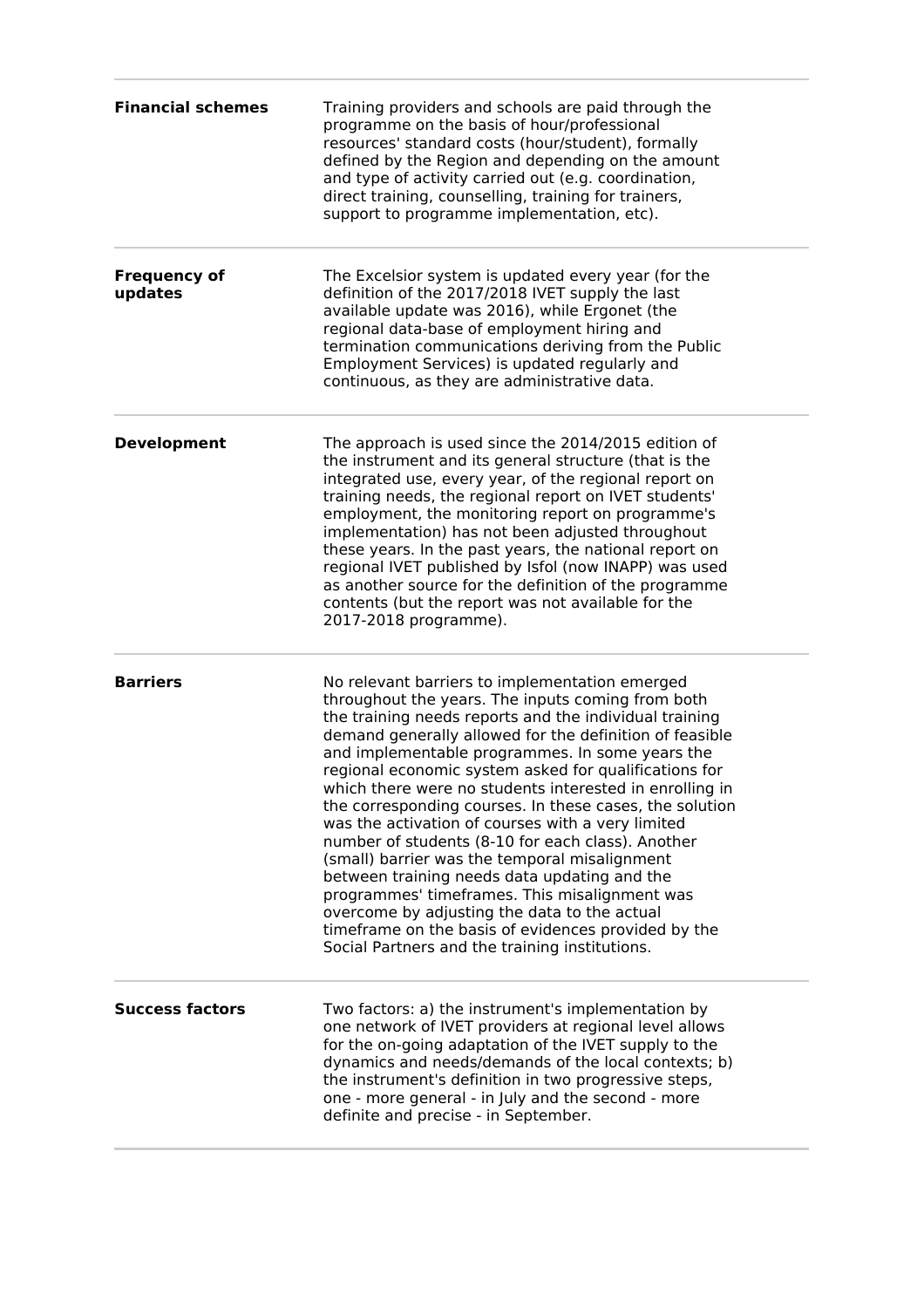| <b>Monitoring</b>     | The progress of the instrument is measured every<br>year by the Region and the results are presented in a<br>Monitoring Report, which is one of the inputs of the<br>programme (the last available report dates December<br>2016 and refers to 2015/2016 courses). The main<br>indicators used for measuring the programme's<br>implementation progress are: the number and types of<br>delivered courses; the number and denominations of<br>professional profiles covered by the<br>Qualifications/Diplomas; the number of enrolled<br>students; the students' profiles by age and nationality;<br>the students' success rate (by year of course and at<br>the end of the whole course). |
|-----------------------|--------------------------------------------------------------------------------------------------------------------------------------------------------------------------------------------------------------------------------------------------------------------------------------------------------------------------------------------------------------------------------------------------------------------------------------------------------------------------------------------------------------------------------------------------------------------------------------------------------------------------------------------------------------------------------------------|
| <b>Innovativeness</b> | <b>SLIGHTLY INNOVATIVE</b><br>The policy instrument is innovative for the following reasons: the<br>instrument includes all the regional IVET providers; the Region<br>has the role of giving system-level strategic inputs for the<br>definition of the instrument's contents; the instrument has an<br>explicit and clear link with regional training needs/demand; and<br>the instrument contains not only IVET courses, but also activities<br>aimed at improving the quality of the regional IVET system (e.g.<br>training of trainers; updating of competences' standards;                                                                                                           |
|                       | innovative pilot-projects). The combination of these elements<br>resulted in a very strong leverage for the development of<br>regional IVET policy in Friuli-Venezia Giulia.                                                                                                                                                                                                                                                                                                                                                                                                                                                                                                               |



**Evidence of effectiveness** The effectiveness of the instrument is measured by the Region every year through a dedicated survey focused on the employment of IVET students who successfully concluded the courses. The last available survey covers the 2014/2015 students and their employment situation between June 2015 and October 2016. The surveyed students with a Qualification/Diploma have been 1,061; 49% of them had at least one job lasting for more than one month in this period; and the job is consistent with the IVET Qualification/Diploma for the 75.8% of those who had/have a job. The majority of the employed had a fixed-term (27%) or an apprenticeship (23.8%) contract, and almost 13% of the final students decided to continue in studying in upper secondary education. Both the instrument's benefits (mostly at students' level) and beneficiaries were as expected. No relevant unexpected benefits or costs emerged from the implementation of the instrument throughout the years.